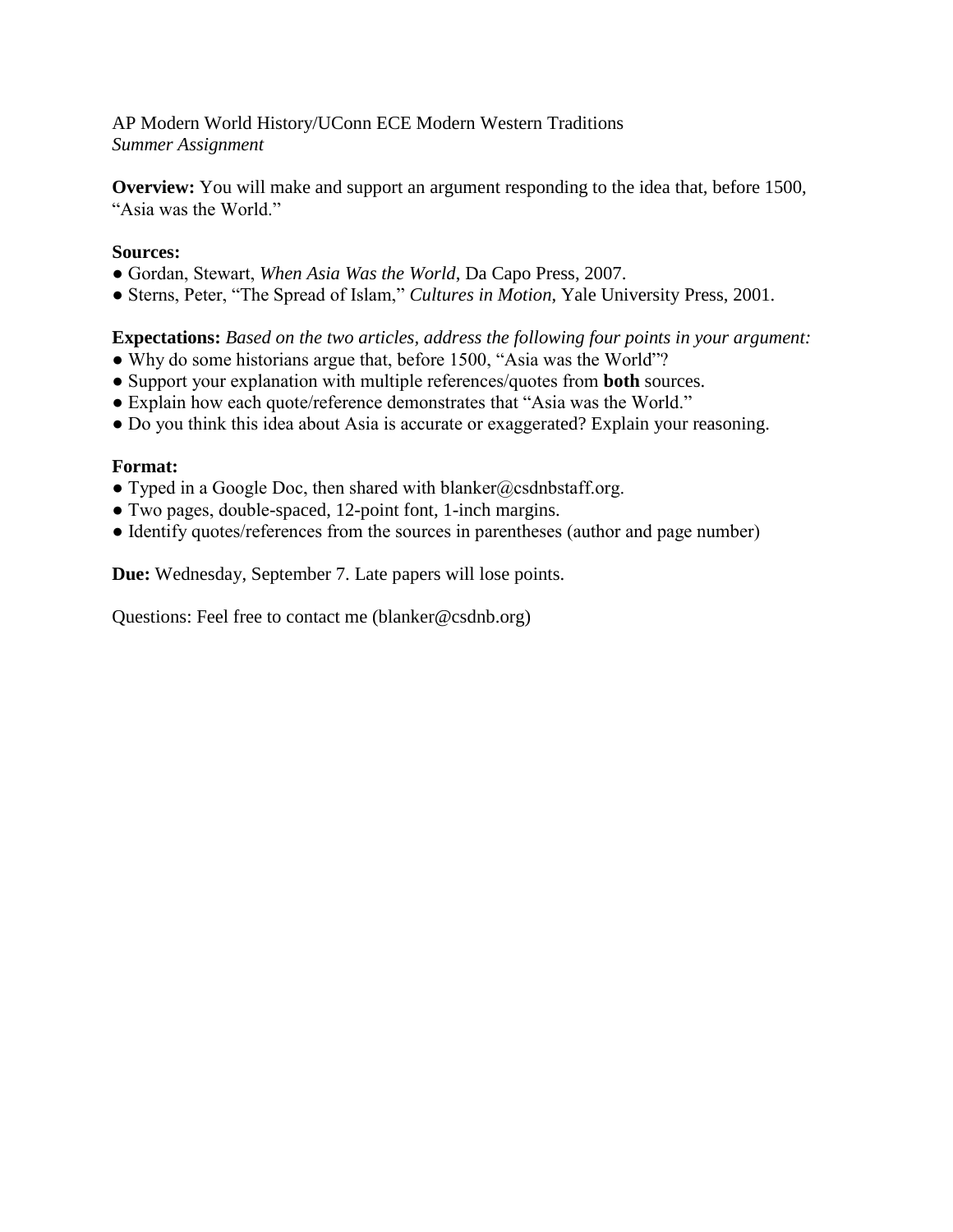### **When Asia Was the World**

Stewart Gordon *Da Capo Press, 2007*

### **Introduction**

In the thousand years from 500 to 1500, Asia was an astonishing, connected, and creative place. It had the five largest cities in the world, all at the heart of great empires. A few, such as Delhi, Beijing, and Istanbul, remain major cities today. Others, such as Vijayanagara in southern India, exist only as ruins. It was in Asia that mathematicians invented zero and algebra. Astronomers there tracked the stars more accurately than ever before and invented the astrolabe for navigation. Poets and writers produced literature that still touches the heart. Philosophers generated systems of thinking and justice that influence us today. These works, as well as translations of Greek and Roman knowledge, formed the core of vast libraries.

Buddhism and Islam arose and spread along Asia's far-flung trade routes. So did luxury goods, such as silk, pearls, spices, medicines, glass, and simple things like rice and sugar. Asia produced money and credit that traders knew and accepted from the Middle East to China, and art that fills museums around the world today. The elegance and complexity of its architecture amazes travelers in our modern world.

### **The Asian World, 500 – 1500**

The Asian world, 500–1500 CE, was a place of great empires and large capital cities. In Southeast Asia were the kingdoms of Srivajaya, Pagan, Angkor, Champa, and Dai Viet. China went through dynastic changes but was strongly linked to the rest of Asia. India had empires as well—the Kushans, the sultanates, and the Mughals based at Delhi; the Cholas and Vijayanagara in the south. The Middle East had the Abbasid caliphate. Central Asia had Genghis Khan's empire, the largest the world has ever known, and it had the empire of Timur. The populations of these realms were in many cases larger than the whole of Western Europe. Asia was a vast world of contrast, from deserts to mountains, from monsoon rain forest to dry plains. It held a bewildering variety of cultures and languages, many local religions and varieties of Buddhism, Islam, and Hinduism that spread across wide regions. But it was its networks that made the great Asian world unique. Bureaucrats, scholars, slaves, ideas, religions, and plants moved along its intersecting routes. Family ties stretched across thousands of miles. Traders found markets for products ranging from heavy recycled bronze to the most diaphanous silks.

To clarify this world, here is drawn on a single map the routes of the travelers featured in the various chapters. "Crossing Points" are cities that two or more travelers visited. The routes and networks connected a world that went from China across Central Asia, into India and the Middle East, North Africa, Spain, and portions of sub-Saharan Africa.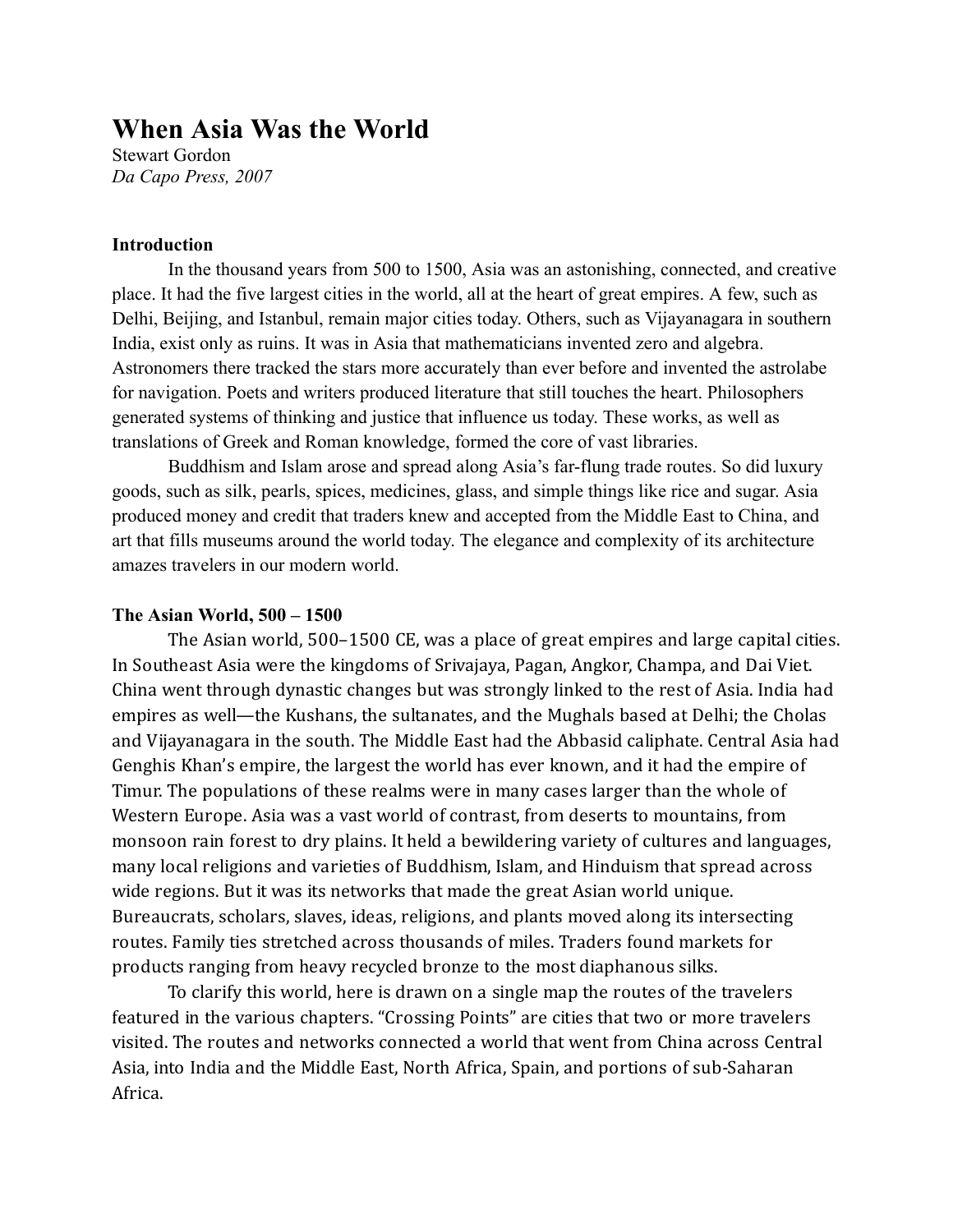### **Empires and Cities**

Asian empires tended to promote linkages and connections to other kingdoms in several ways. Often their own territories crossed "natural" ecological boundaries and brought together regions and societies in unexpected ways. The Kushans, the Afghans, and the Mughals established empires that successfully ruled both sides of the formidable Himalayas. The South Indian Chola kingdom built a navy and conquered the islands of Sri Lanka, Java, and Sumatra, politically tying together India and Southeast Asia. Genghis Khan ruled both the steppe and large areas of agricultural China. Administrative continuities generally promoted trade between ecologically different regions: the trade in horses from the steppe to the plains of India, in rice from south to north China, in steel from Damascus to Afghanistan. The big states also produced widely used currencies, such as Chinese cash and silver dirhams, and established standards for normalizing local weights and measures. They also frequently organized postal systems for reliable communication. Abraham bin Yiju could send a letter from Mangalore and have it arrive in Cairo in slightly over a month. Ibn Battuta found that his letter of introduction went from the far western border of India to Delhi and back in less than two months.

Although the big capital cities—Delhi, Beijing, Baghdad, Vijayanagara—were impressive (and often many times the size of any European city of the time), the importance of medium-sized cities cannot be overemphasized. These empires, by and large, rose by the expansion of power of a regional family based in a medium-sized city, their regional capital. When empires fell, they generally devolved into regional successor states. The regional capitals usually not only survived, they thrived. Medium-sized cities thus remained long-term sources of demand, learning, and patronage, and in addition, they produced the bureaucrats necessary to run an empire.

Cities, large and small, needed basic food, fabric, fuel, and building materials. The elite of these cities attracted the more sophisticated trade goods of the Asian world. The Chinese urban elite generated an almost insatiable demand for ivory, both African and Southeast Asian, which found its way into religious statues, pens, fans, boxes, and the decoration of furniture. Their demand for the most aromatic incense in the world was filled by incense logs and bushes from Southeast Asia and India. The demand for elegant clothes and beautiful colors in population centers of the Middle East, India, and Southeast Asia pushed discovery of and trade in new plant dyes.

The urban centers were also places of specialized manufacture that created trade opportunities and employment for these skills. Cities produced books, artwork, ine fabrics, sophisticated musical instruments, jewelry, and scientiic instruments, all of which were in demand throughout the Asian world. Damascus developed steelmaking to such a high art and in such quantity that traders brought its products to all parts of the Asian world. Damascus blades were just as ubiquitous in Indonesia as they were in Babur's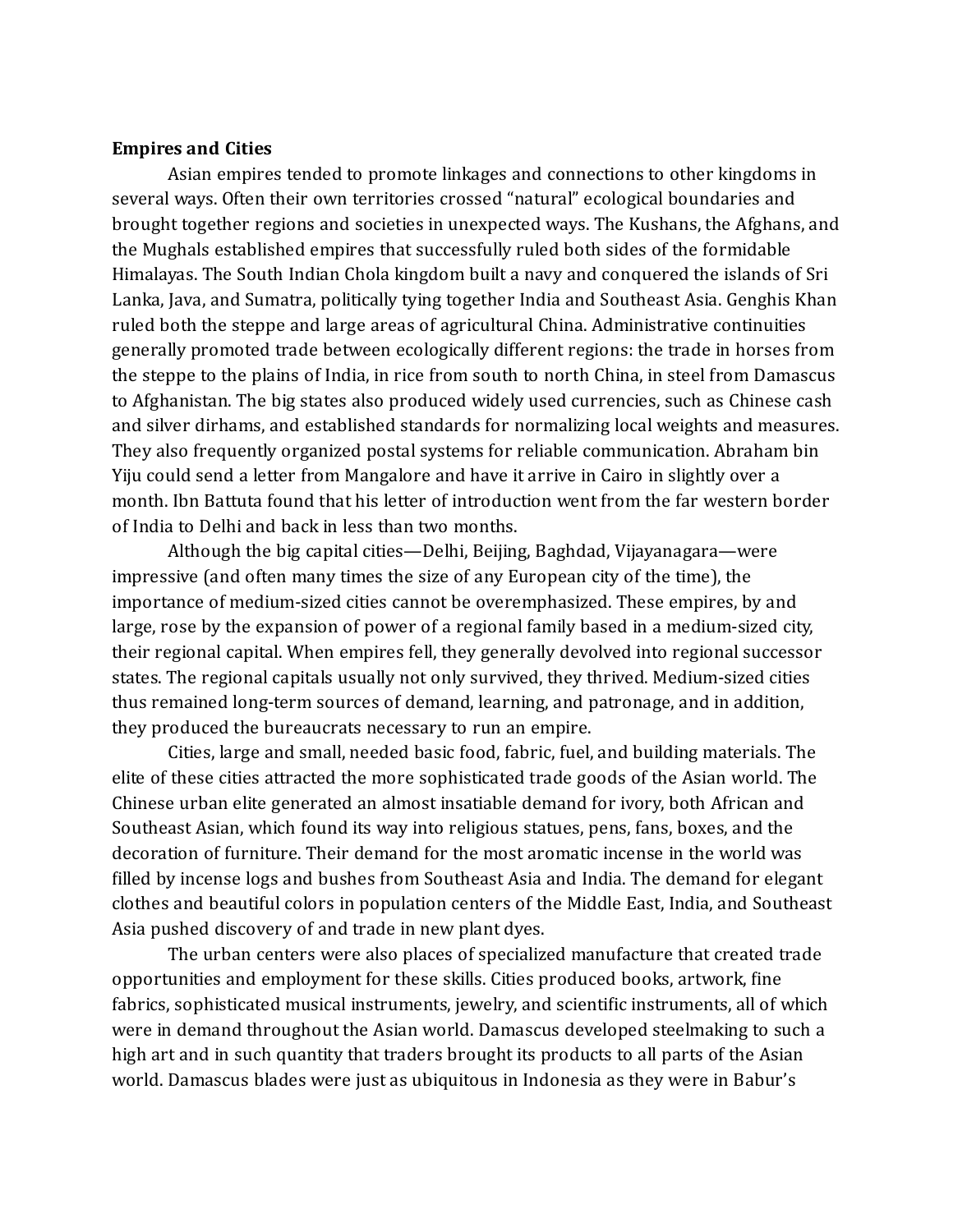Central Asia. China produced prodigious quantities of ceramics that were traded across the Asian world, from the Philippines and Japan to the west coast of Africa. **Courtly and Political Culture**

As places of elite culture, these cities and courts had many similarities. Across the great Asian world, kings used broadly similar symbols, including the umbrella, sunshade, fly whisk, drums, horns, and jeweled weapons. Ceremonies, such as honorific robing, were also similar. In the seventh century, a Buddhist king in Central Asia honored the pilgrim Xuanzang with ceremonial robes. Two hundred years later, Ibn Fadlan carried honoriic robes from the Abbasid caliph of Baghdad and presented them to Almish on his ill-fated ambassadorial mission. Four centuries later, Ibn Battuta received honorific robes from kings across the Middle East, at Christian Constantinople, and in Muslim sub-Saharan Africa. A century later, Ma Huan recorded the diplomatic presentation of silk honoriic robes to kings the Chinese fleet visited. In the sixteenth century in central Asia, Babur received robes from his powerful clan uncle. He later gave robes to his leaders after the victories at Kabul and Delhi. Similarly widespread was the presentation to honored guests of pan—betel nut wrapped in a special leaf, a pleasant substance to chew. The ceremony showed the largesse of the king, the honor demonstrated by the king's preparing it with his own hands, and the deference of public acceptance by the receiver. Kings from the Middle East to South China presented pan or robes, or both, to ambassadors, their own nobles, soldiers, guests, and their own family. The function of both ceremonies was to establish a relationship between the giver and the receiver in the presence of an approving audience.

The large empires also produced courtly cultures that became part of the practice of whole regions and local ethnicities. A Persianized culture, adopted by Afghan and Central Asian conquerors of India, merged with local practice to become a common elite culture across much of India. The culture of the Chinese court gradually spread to become elite culture throughout Vietnam. A Burman culture spread from the court at the expense of local ethnicities. Across much of Asia, the political culture included common rewards and pleasures of courtly life. There was a common acceptance and understanding of the relationship between earthly pleasure and the pleasure of Paradise. One did not stand against the other. Among the travelers of this book, several were from the courtly class and indulged in the typical courtly pleasures. Babur had gardens built, named them, and enjoyed them immensely. He is quite open about his frequent use of alcohol and hashish, recounting their effects, and extolling the camaraderie of drinking parties. Both Ibn Battuta and Babur had slaves and concubines of both sexes. Fine fabrics were one of life's great pleasures in the Asian world. Both Babur and Ibn Battuta knew their fabrics and could name the origin of any particularly ine piece. Hunting with the king was another of the widely shared courtly pleasures. It was both a ceremony of noble solidarity and practice for war. Hunting igures prominently in Babur's memoir during periods of peace. The Central Asian notion of the king's table spread through the Middle East, Persia, and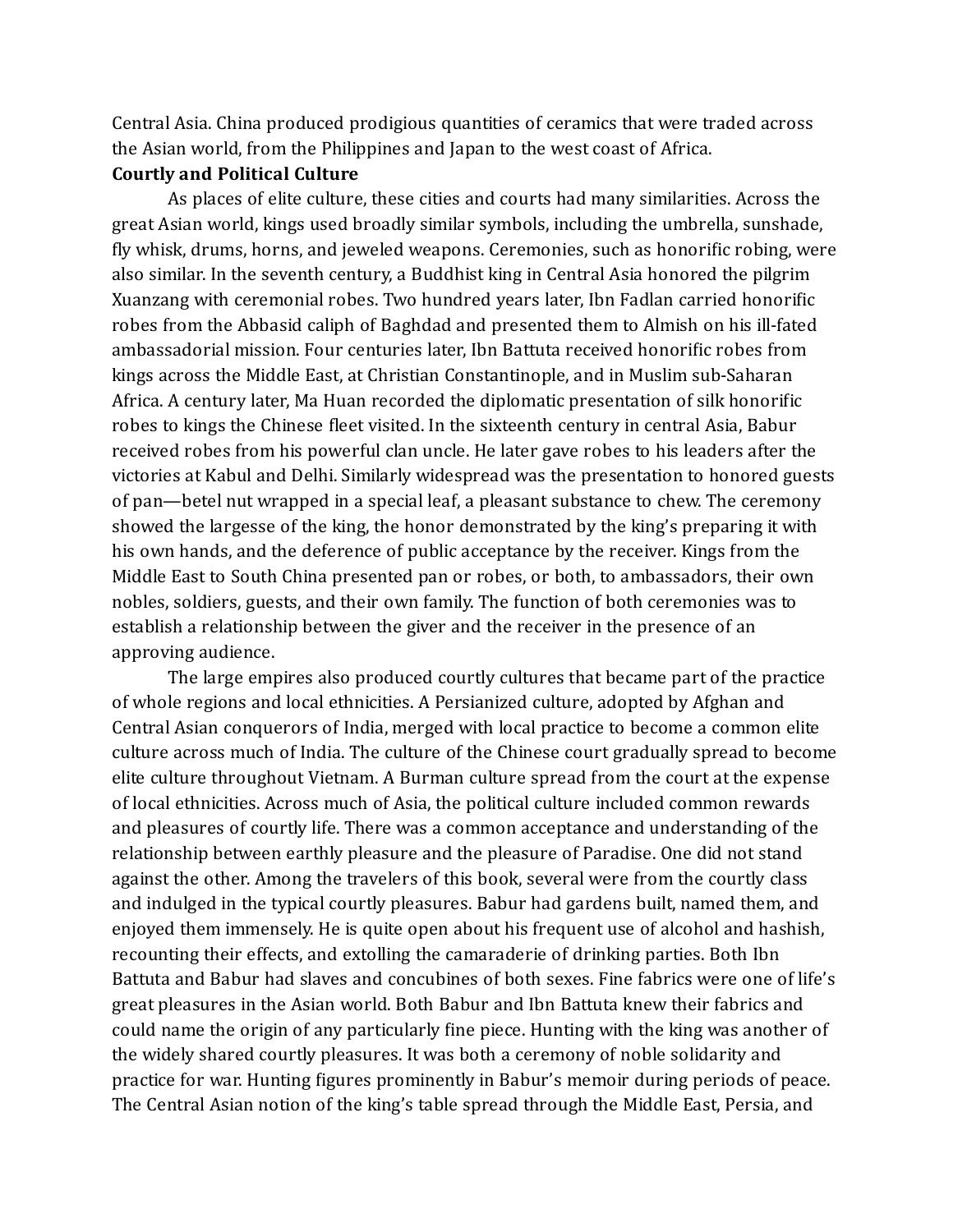India. Nobles shared exotic foods and talk; some wrote books of recipes. Music and dance were the common entertainment. The pleasures of the noble life included patronage of intellectuals and artists, who produced books, poetry, painting, and calligraphy. Other common recreations were equally widely shared. Chess, for example, was played from Spain to China. The Persian ambassador to China at the time of Ma Huan was a great chess player and readily found opponents in Beijing.

### **Buddhism and Islam**

The great Asian world benefited from two major universalizing religions: Islam and Buddhism. Both addressed universal human needs and recruited on the basis of relatively simple personal commitment rather than ethnicity, region, language, or gender. Both required long-distance travel in pursuit of knowledge and training and built institutions that promoted and supported such travel. At the height of Buddhism, there was a chain of monasteries, rest houses, and sites of worship stretching across Central Asia, Afghanistan, India, Southeast Asia, China, Japan, and Korea. Islamic patronage eventually developed madrassas and rest houses that stretched from Spain across North Africa, through the Middle East, into both Central Asia and India, and certain cities of Southeast Asia and China. These institutions made it possible for believers to ind shelter and worship with others thousands of miles from home. In both religions, building rest houses, establishing markets for traders, and planting trees for shade along roads were acts of religious merit.

Both religions offered legal systems that regulated relations within their communities. Both Sharia law and, to a lesser extent, Buddhist practice created far-lung communities that had the means to accommodate foreigners and settle disputes.

Both Islam and Buddhism provided the institutional framework for extraordinarily wide circulation and discussion of ideas. In the seventh century, Xuanzang debated much the same topics all along his journey from China across Central Asia and into South India. He would have found similar debates and the texts to support them all across Southeast Asia. Seven centuries later, Ibn Sina's books were discussed and criticized from Afghanistan to Spain.

It was important that neither Islam nor Buddhism held the dominant position that Christianity did in Europe. More than Christianity ever did, Islam and Buddhism jostled for converts and competed with more local beliefs, large and small. For example, these two big religions vied with various sects of Brahmanic Hinduism in India, Zoroastrianism in Persia, local fertility and ancestral beliefs in Southeast Asia and Central Asia, and Confucianism and Daoism in China. This rich intellectual mix produced its share of factional wars, religious persecution, periodic calls for orthodoxy, and the occasional local suppression of one belief system or another. Nevertheless, the competition produced profound and widespread questioning and discussion of the place of man in society and the cosmos. Many of the most innovative answers came at the intersections of various faiths.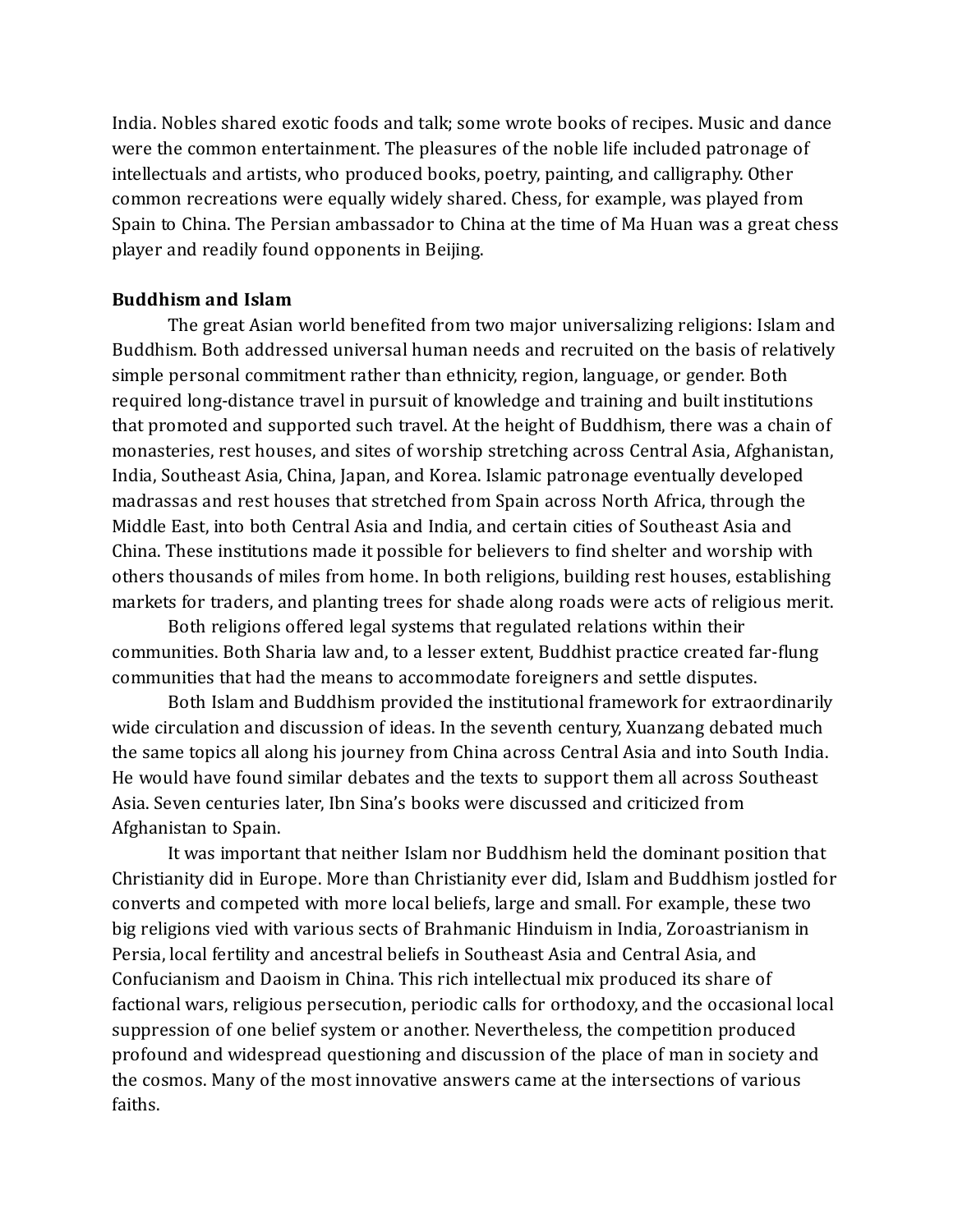### **Travel and Trade**

Supporting institutions and similarities of courts and administrative practice made it relatively easy for men to move long distances in pursuit of position and employment. Ibn Battuta met jurists and religious teachers from Spain, Central Asia, and India, and even a friend of his father's from Morocco when he visited Mecca. Soldiers had equally widespread opportunities for employment. Babur considered disbanding his troops in Central Asia and migrating to find service with relatives in China, part of his complex web of family and friendship ties that stretched across much of the northern half of the Asian world. After the conquest of Delhi, Babur sent money to relatives in Central Asia, Afghanistan, and Iraq.

Traders moved most of all. Far-lung trading communities spread all across Asia: Gujaratis in Sri Lanka and Southeast Asia, Armenians through Central Asia, Chinese residents in Bengal, Arabs in Guangzhou. Most day-to-day activities, such as marriage, divorce, property ownership, and inheritance, were regulated within communities. Everywhere they settled, Jews operated within Jewish law and practice. Transgression meant ostracism and serious financial consequences. Abraham bin Yiju certainly learned the consequences of marrying a slave prostitute in Mangalore. Islamic traders, from Aden to Canton, operated under Sharia law, which had its own courts, judges, and rules of evidence.

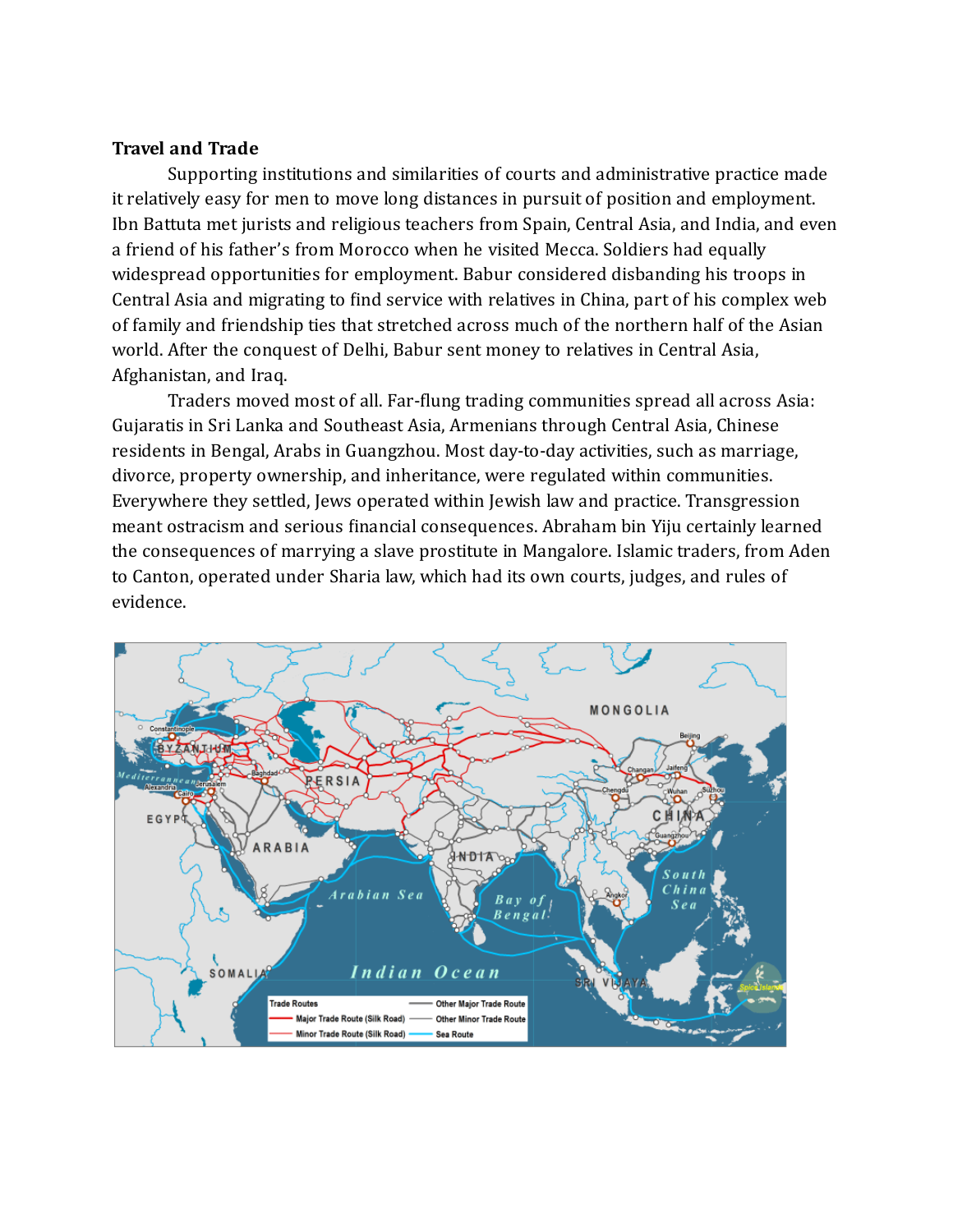Traders operated for the most part with little interference from their host state, which often set only taxes and terms of trade. These were rarely onerous restrictions, for two reasons. Most kings needed taxes from trade, especially if much of the agricultural land was taken up by nobility. Also, every port and capital had competitors. Aden competed with Hormuz for the trade from India. Kalikut competed with Cochin, Mangalore, Cannore, and half a dozen other ports for the spice trade of the Malabar Coast. If traders were dissatisied, they moved individually or as a community to another port. Even the Portuguese could not stop this process. This limited state involvement meant that piracy was a continuing problem along the maritime routes, just as banditry was on the land routes. Certain areas, such as the northern half of the western coast of India, anywhere near Japan, and the Malacca Straits, were pirate havens for centuries.

Overall, there was an extraordinary openness to traders and whatever new goods and ideas they brought. Oficial Chinese ideology often disapproved of trade and made a virtue of tightly controlled ports and internal traders. This attitude did not stop the demand for ivory and incense, or the export of iron, silk, and ceramics, or an insatiable curiosity about foreign plants, ideas, and medicines. Advice manuals to kings, a common genre across the Asian world, suggested that the ruler take joy in the novel and in news from elsewhere. This advice is from an eleventh-century Persian manual:

"In the same measure that you are informed of affairs in the world generally and the doings of its princes, it is your duty to be acquainted with your own country and the conditions prevailing amongst your people and bodyguard." These books of advice to kings celebrated travel. They lauded the role of traders and made it an obligation of kings to welcome and protect them.

Trade mattered. The volume and variety of trade affected much of the population of the great Asian world. Tropical spices and medicines moved north to the plains of India, west into the Middle East, and east into China. These medicinal plants were not "discovered" by doctors in cities, much less by the traders who brought them. These spices and medicines were irst discovered by the forest dwellers who experimented with their local profusion of plants. The great Asian world included not just traders and courts but reached deep into the forests of Southeast Asia, the hills above the Malabar Coast, and the pearl beds of Sri Lanka.

Trade served the spread of the universalizing religions. Ritual objects and books of both Buddhism and Islam came from specialized centers and moved along both water routes and caravan routes to Tibet, Central Asia, Southeast Asia, and China.

Trade in the great Asian world included the exotic, the prosaic, and everything in between. At one extreme, a giraffe was somehow transported from Africa to the imperial court of China. At the other extreme, ish paste produced on the coast of Thailand and ordinary Chinese iron cooking pots were regular, profitable items traded to the islands of Southeast Asia. Rice, the most prosaic of foods in India, China, and Southeast Asia, became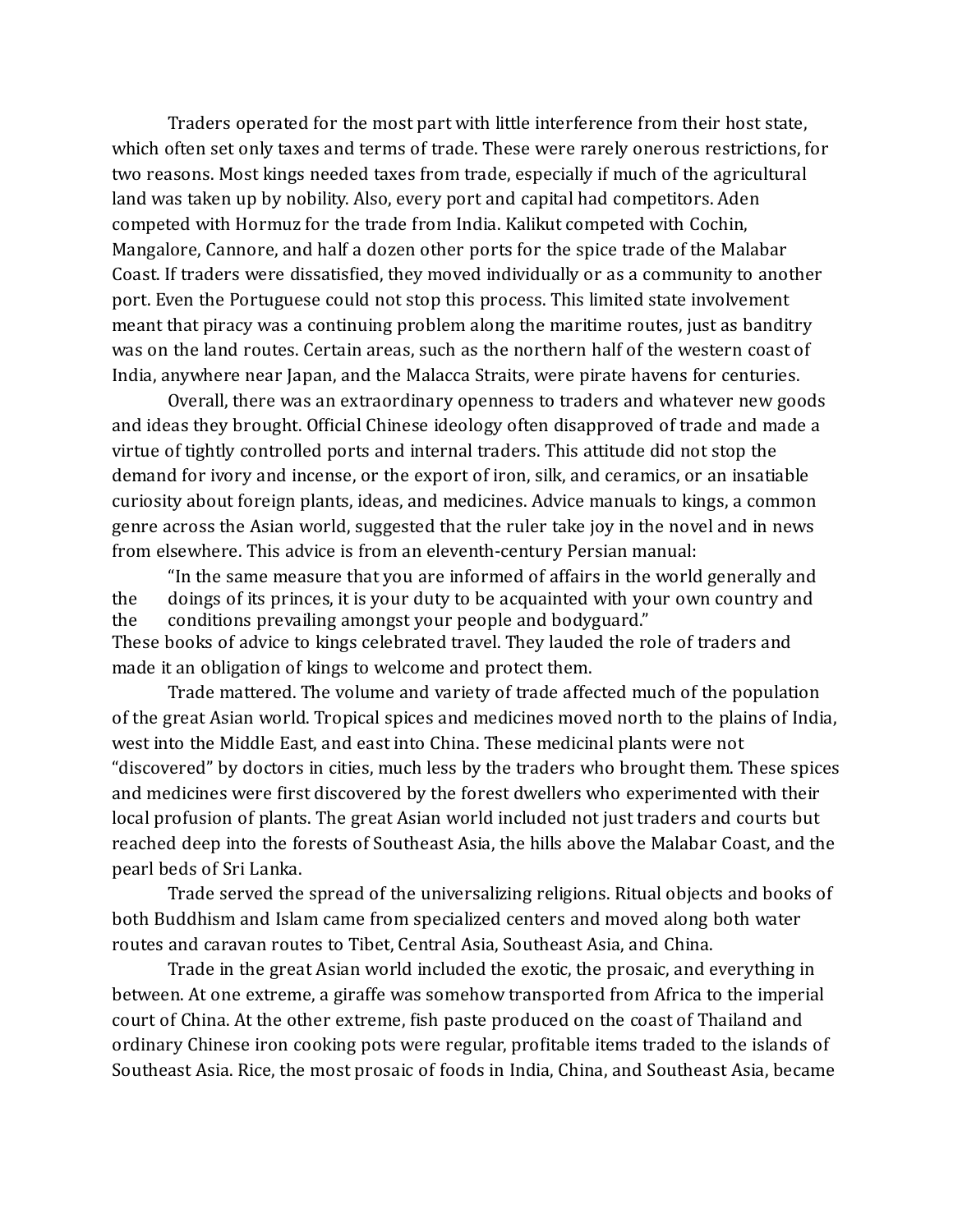a high-status food across the steppe world. Every ship and every caravan carried a range of goods from the precious to the mundane.

Perhaps the most telling point in considering the importance and regularity of trade is that all across the Asian world, various peoples deined who they were with objects of trade as much as products of indigenous manufacture. The steppe was the perfect environment to raise horses, sheep, and cattle. As Babur observed, this natural advantage resulted in a trade of tens of thousands of horses each year to India, where horses did not breed well. For the nobility of India, the horse was a crucial symbol defining status. With the proceeds from the sale of horses, steppe people bought iron for horse trappings, elegant cloth for courtly robes, and steel for weapons, which in turn became defining features of their culture.

### **Innovation**

There was a restless, even relentless, spirit of innovation common throughout the great Asian world. In politics, states experimented with bureaucracies and taxes. They developed currencies and deined new legal status for conquered peoples. From the Middle East to China, they produced advice manuals for kings. Kings eagerly awaited the return of ambassadorial missions so they could consider the latest ceremonies of loyalty or innovations in military organization. States undertook major economic development projects, such as the irrigation of land for growing rice and road building that connected regions.

In warfare, kings from Egypt to China well understood the limits of armies based on ethnic or regional loyalty. They successfully experimented with slave armies, armies based on religion, and prisoners as soldiers. Genghis Khan broke up clan-based service and formed new mixed units with men from a variety of clans.

In science, until at least 1300 CE, the Middle East, India, and China were the major centers of innovation. Hundreds of new tropical plants arrived at courts. Some entered pharmacopoeias, where they were described and often drawn by medical writers such as Ibn Sina. Other new plants graced the royal table. Kings and nobles would often attempt to grow new varieties in their gardens. Babur boasted in his memoirs that he was the irst to grow the Indian orange in Kabul. Whole new medical techniques were discovered, such as the development of inoculation in China.

In mathematics and astronomy, developments were extraordinary. Out of India came a commonly used numeric system. From India and the Middle East came algebra, a variety of geometries, including solutions to conic sections, and even a primitive form of calculus. Astronomical observatories were features of many courts.

In trade, the millennium was equally innovative. Traders not only brought promising plants to new environments but inanced attempts at cultivation. Jewish traders brought sugarcane from India and began plantations along the Nile. Mango and pepper cultivation spread from India to Indonesia, where these plants became cash crops.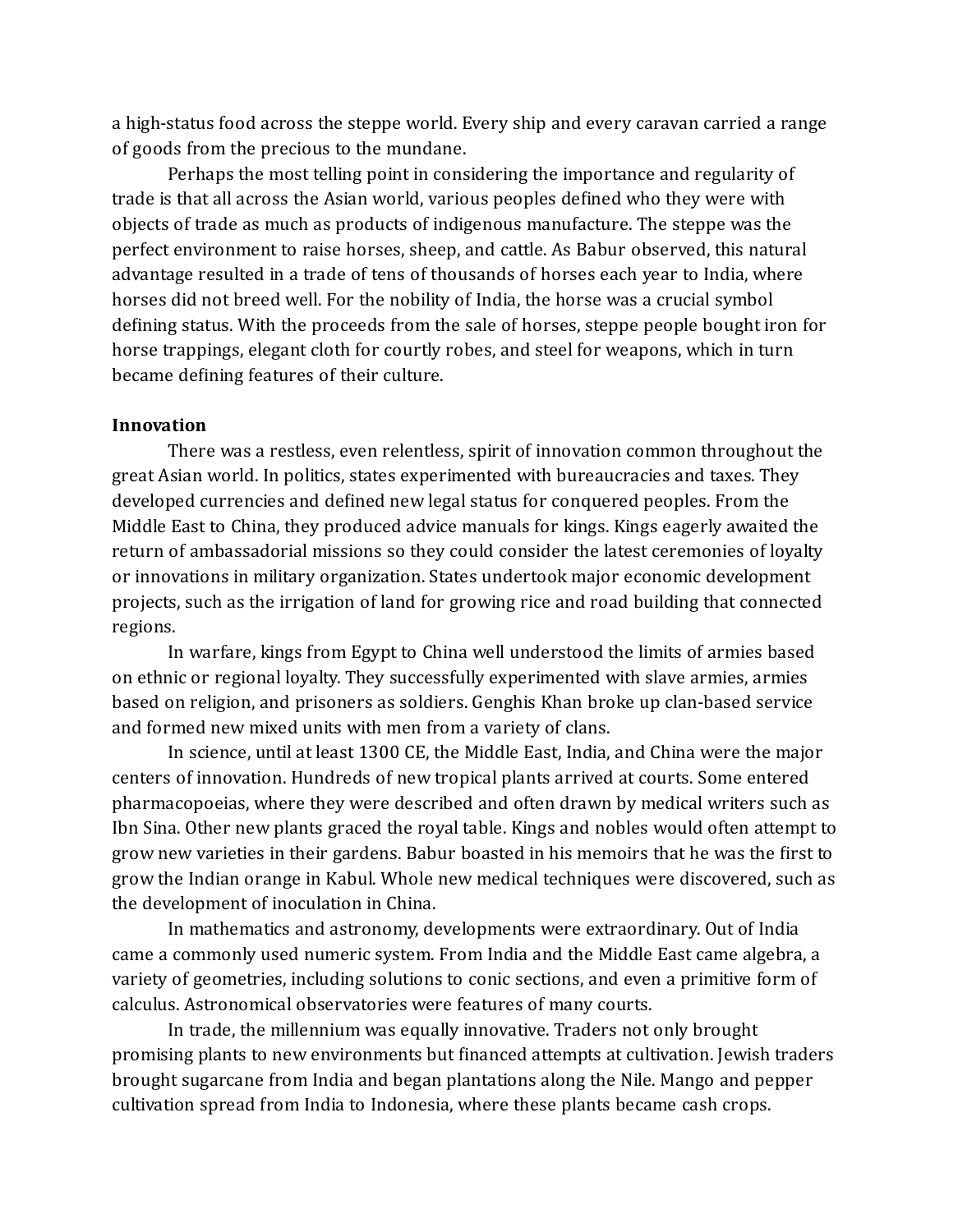Entrepreneurs irst opened new markets, then made cheap local copies of expensive import items, such as Gujarati printed cotton cloth, Baghdad tiles, caliphate silver currency, Chinese ceramics, Damascus blades, and Chinese silk.

### **Self-Relection**

The Asian world noticed and commented on itself—a self-consciousness not yet typical of Europe. Especially in China and the Middle East, there was a flowering of biography and autobiography. In India, there were literally thousands of books written on how life was lived and how it should morally be lived. Poets reflected on the sorrows of love and the leeting nature of beauty. Artists pictured their world and paid particular attention to the exotic. The giraffe brought to China is known both from descriptions and a painting. Histories and geographies abounded. The great Asian world was robust enough to survive most day-to-day or even century-to-century changes and disruptions. When Baghdad declined as a great city, trade shifted to the successor capitals: Reyy, Balk, Bukhara, and Ghazni. When Arab traders became Muslim, they built mosques along the trade routes and practiced their new religion. Different groups rose and fell as the dominant traders: Jews, Armenians, Gujaratis, Malays, Yemenis, Tamils, Arabs, and Chinese. Considering the millennium as a whole, there was more integration, more movement of knowledge and talented men, and more innovation at the end of the period than at the beginning.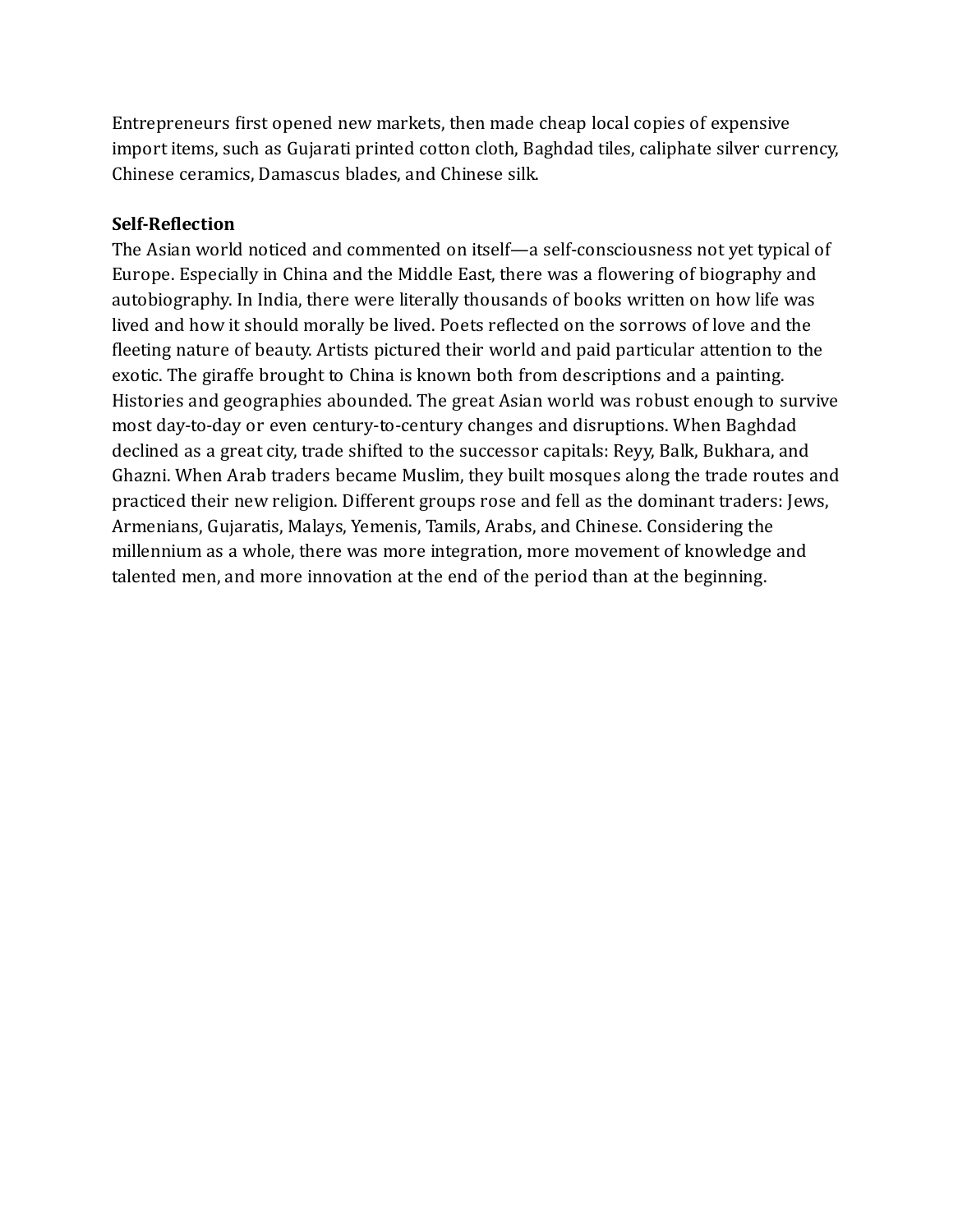# 6. The Spread of Islam

From Cultures in Motion L'ale University Press, 2001 by Peter Sterns

belief systems. spects merging with the established local result of contact while often in some recultures, bringing important changes as a pealed to people in a variety of societies and areas in Africa, Asia, and Europe. Islam appeninsula and the Middle East to a host of Islam, from its initial base in the Arabian ences in world history involved the spread of One of the great cultural contact experi-

and diverse regions involved ingly rapid given the extensive geography islam's spread was gradual though amazsouthern Asia, and southeastern Europe. later chapters would be written in Africa, the postclassical period-though a few key ty well established by 1450 CE-the end of dimensions of the Muslim world were pretingly, missionary activity. The geographical conquests, far-reaching trade, and, increasfrom about 700 CE onward as a result of Muslims compelled new cultural contacts

some cases, Islam spread to other cultures Two primary patterns were involved. In

at the time, and so could attract traders. The activity more than did most belief systems cause of its commitment to charity and spirhell. It appealed to lower-class groups beheaven and avoid a lamentable eternity in what not to do in order to win access to explicit set of beliefs about what to do and of it through trade and missionary activity, spontaneous conversions as people learned other instances, Islam spread through more cause of its manifest power and triumph. In mainly used for defense of the faith, not scribed by the prophet Muhammad, was itual equality; it also legitimated merchant The religion was clearly attractive, with an were attracted to the religion simply befound it prudent to convert, or in which they could create a context in which other people tions. But the success of Muslim armies forced conversion, though there were excepinstead. The famous jihad, or holy war devert to their religion, often preferring to liefs. Muslims rarely forced people to conthough the religion was tolerant of other bein a context of military conquest, even levy a special tax on minority communities

> Extent of the Islamic World **By 1500 CE**

Lands conquered by Islamic

sanof Rantituu

missionaries and traders Lands where Islam was spread by Suft

Trade roules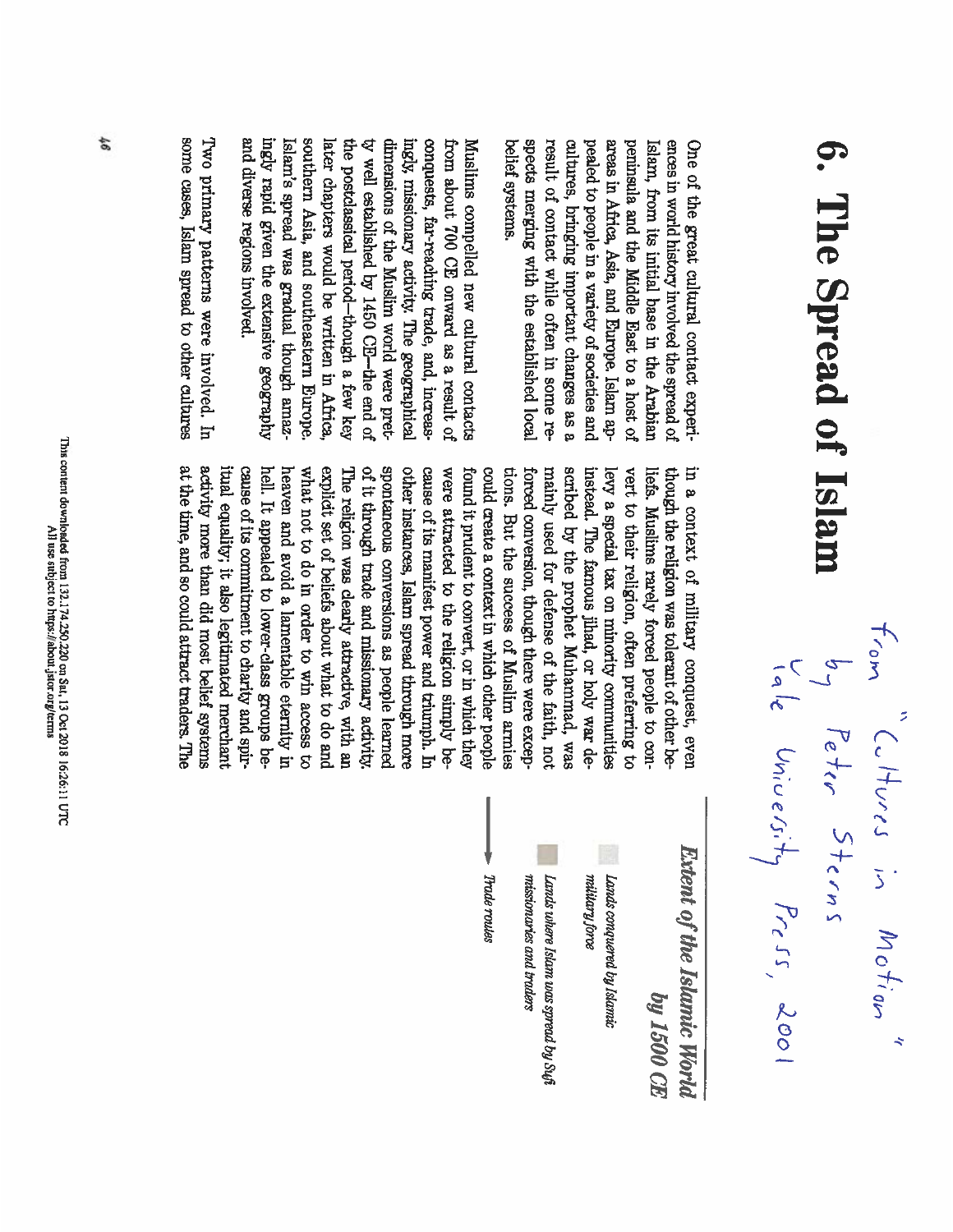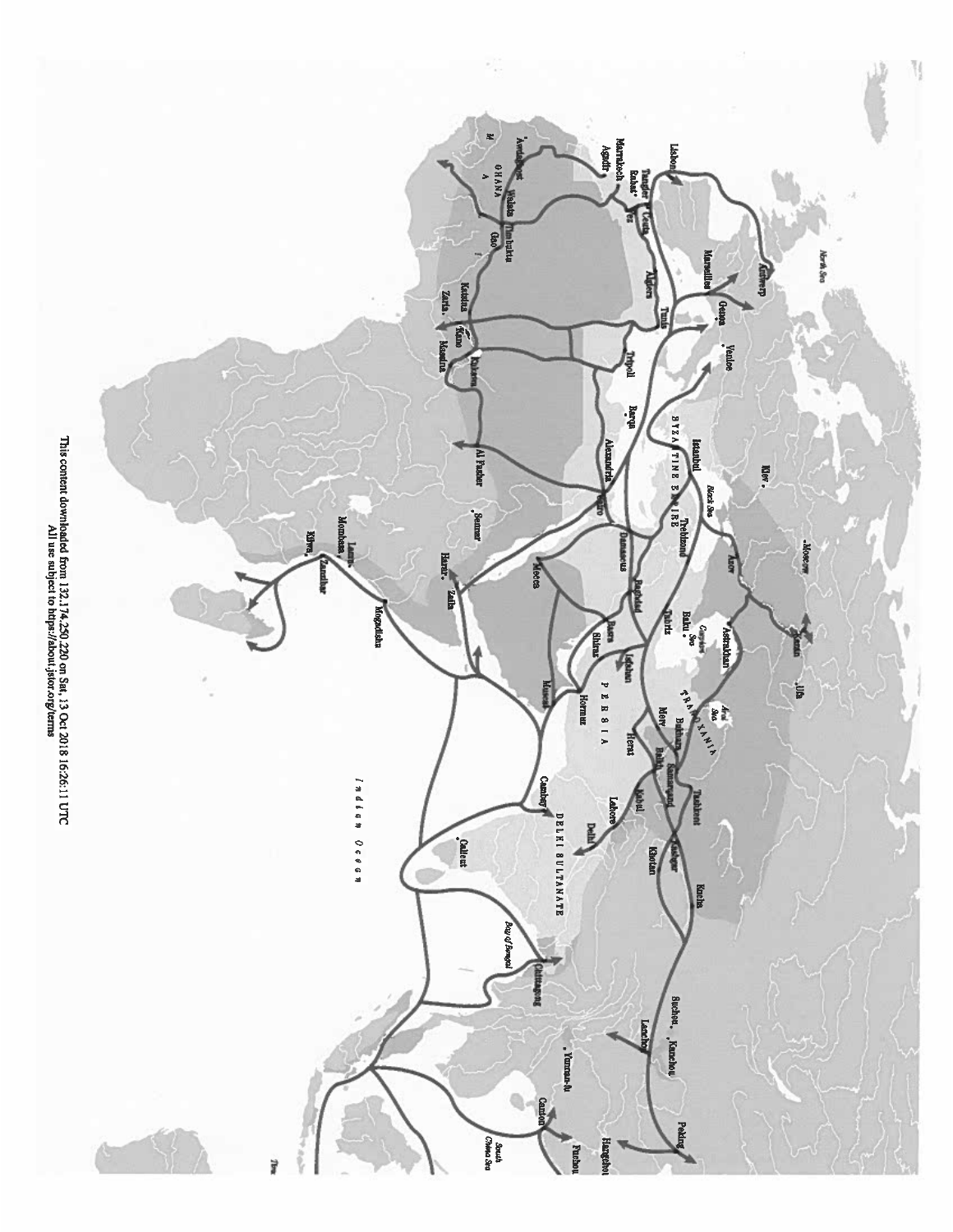in a variety of ways, including religious ones drew people eager to advance their societies cultural and political achievements of Islam

goals were often unfulfilled; Islam came to religion above all, though their political vation. The Qu'ran, the holy book that phers who interpreted dockrine and law on a the activities of scholars and legal philosodepend on a mixture of state support and many aspects of life, including family life. of Allah, provided detailed regulations for ment of duties that would help assure salmonotheistic system, offering a clear stateand Christian thinking. Islam was a rigorous gion that would build on and perfect Jewish and Christianity. Muhammad sought to reormixture of religions, including Judaism active in trade and formulated a well-estaba nomadic group on the fringes of Mediterligious courts. local basis and administered a system of re-Muslim principles urged rulers to defend the Muhammad composed under the inspiration ganize Arab culture but also to offer a reliern Mediterranean, along with a confusing left a welter of small states in the east-The collapse of the Roman Empire had lished culture, including a writing system. ranean civilization that became increasingly volved the surge of Arab peoples, originally world religion. The context for Islam in generated the basic tenets of the newest prophet Muhammad, born in about 570 CE, Believing that he was divinely inspired, the

> ally turned into a more general spread of sors; it lasted until the thirteenth century. African heartland by Muhammad's succesestablished for this West Asian-North cluding Persia, though the Byzantine Empire heartland and beyond. Islam in its Middle Eastern-North African process. Conquests by Muslim Arabs graduing Arab language and culture in the regions sought access, some of them adopttheir people alone, while tolerating local re-Arabs for a time sought to reserve Islam for loose central government, the caliphate, was North Africa was another early conquest. A long held out amid reduced Asian territory. quickly spread through the Middle East, in-Arabs to a surge of conquest, and armies in 632 CE. This growth helped galvanize the Arabs by the time of Muhammad's death Islam had begun to spread rapidly among ligions; but many people in the conquered

caliphate, and they left new cultural conmerchant activity leavened by charity. trade with Asia, Africa, and Europe alike. tacts in their wake. Muslim traders spread well beyond the which were aided by Islam's approval of forts toward achieving additional wealth, Arab and Muslim gains spurred further ef-The Middle East had long been a center of

even more active and extensive spiritual leadership. After about 900 CE a movement Finally, changes in Islam itself galvanized

> stricter focus on religion and a more intense ous literary movements. They wanted a ed with Greek scientific heritage and varigap between Allah and ordinary mortals. their holy devotion helped to persuade many emotional religion complete with intense rit-Christian monastic movement and from al life that had developed as Islam interactabout the luxury and secular interests of the only in about 1200 CE. Sufi leaders worried emerged gradually and was fully defined people, as they showed how to bridge the gions. Their enthusiasm and the example of to spread the beliefs of Islam to new reuals. Characteristically, Sufi leaders sought works of charity, but others offered a highly Buddhism. Some Sufi leaders emphasized the Turks, borrowed some ideas from the ly flourished among outlying peoples like piety. Interestingly, Sufi leaders, who initialcalled Sufism took hold. The movement later caliphs, and also the diverse intellectu-

example. Another division, when Islam dates and patterns of growth varied in each tionships between elites and masses of the spread mainly by persuasion, involves relatween conquest versus trade and spiritual crucial variable involves the balance becase. In explaining how Islam caught on, a China; in India; and in southeast Asia. The Africa; in central Asia, including western parts of southern Europe; in sub-Saharan Africa, Islam gained adherents in several From its base in the Middle East-North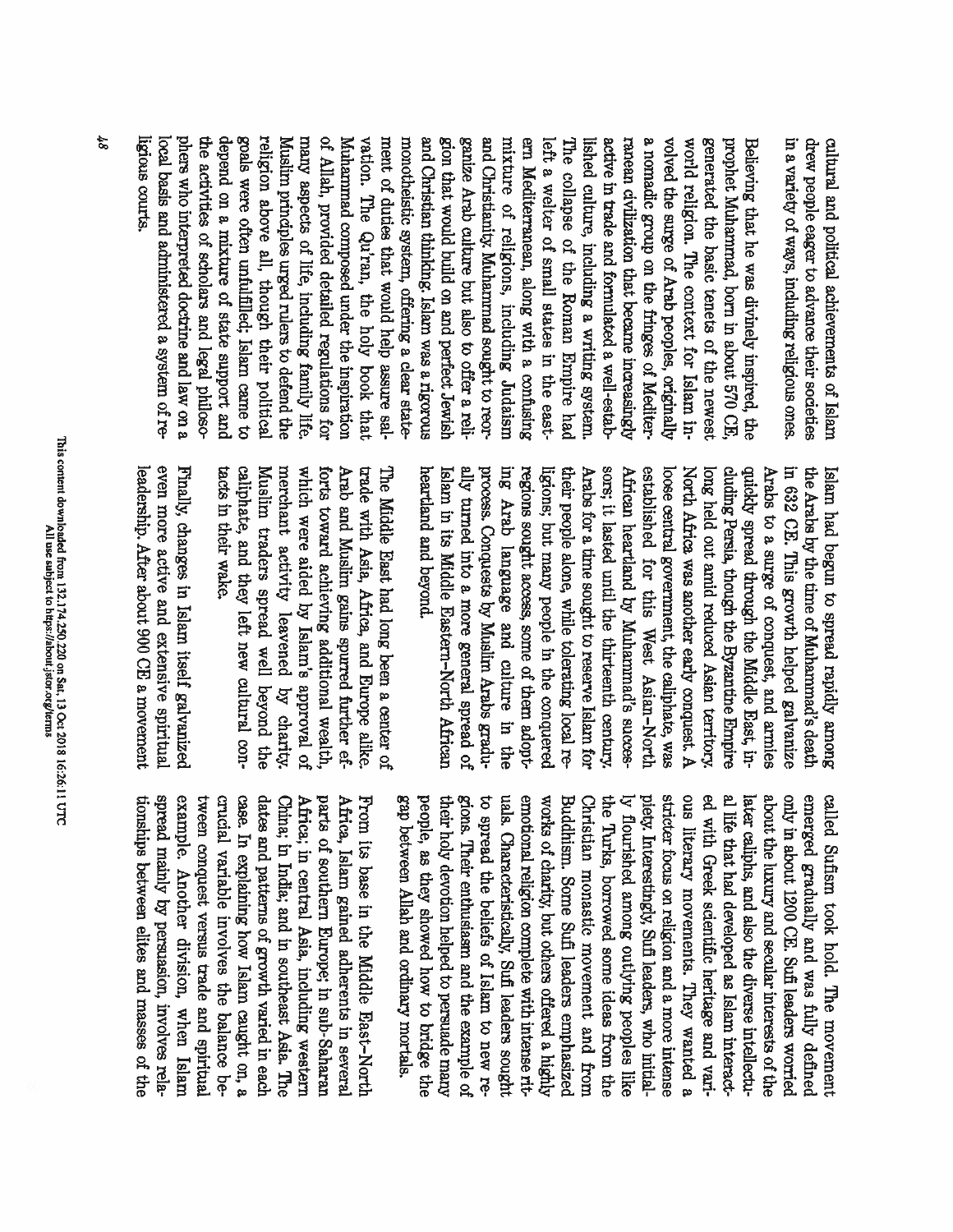villages. religion but also by its praise for merchants when Sufi leaders interacted with peasant conversion began among ordinary people, as nated the religion further. In other cases, and its political success; elites then dissemiing classes converted first, attracted by the receiving areas. In some cases elites and rul-

culture. Tracing the geography of Islam means exploring these various and impornority along with resistance by the majority riety of patterns of syncretism, or cultural specifics concerning art or family life. A vaer, accepted the religion but not some of the of the mosques and the rich decoration of a ated artistic styles, such as the architecture ceived the religion fully, including its associthe development of an important Muslim miblending, occurred. Finally, some areas saw of people and animals. Other areas, howevreligion that tried to forbid representations amalgamations occurred. Some areas referent traditional beliefs and styles, cultural cant results. Inevitably, as Islam surged into areas of dif-

### Islam and Europe

eleventh century, sought to win back the powerful and indeed long superior rival. European crusades, called in the late Christian Europe, which quickly identified a The rise of Islam created fear and hatred in

> rope became more powerful, they often pointedly avoided opportunities for imitawardness and crudeness, and when Eupart, Muslims often scorned European backropean history to the present day. For their tion and interaction. Islam has remained a major theme in Euwere only briefly successful. Hostility to Holy Land from the Muslims, though they

created a durable pocket of Muslims still acmade two separate sweeps into Europe, the tive today. history later on, and the second of which fusion, vital to European and even American first of which created an important cultural But significant contacts occurred. Muslims

ence of conquest and Muslim success. Spanish architecture and decoration, even ber of Spaniards converted under the influ orate political and cultural framework while sequences. Muslim rulers developed an elabperiod in Spain and Portugal had vital conarmies defeated the Muslims in France, Muslim artistic styles long influenced largely tolerating Christian subjects. A numback by Christian invaders. But the Muslim Sicily and other Italian islands was pushed blocking further gains; and a brief hold over in the northeast, by 732 CE. Frankish were complete, save for a Christian remnant the seventh century. Conquests of Spain their rapid sweep through North Africa in The Arab conquests in Spain followed from

> Jewish science and philosophy; the result eager to take advantage of Muslim and Toledo, drew scholars from all over Europe, Spain the new styles would later spread to ment, merged traditions as well-and from after Islam itself had been pushed out. European intellectual life. the Americas. Centers of learning, like helped spur change and development in Music, including the guitar, an Arab instru-

and Isabella. now-united Spanish monarchy of Ferdinand 1492 CE the last remaining pocket, in orable, particularly as Arab political consoliward Europe prevented the spread of ically, limited trade opportunities in backward. The strength of Christianity and, ironback territory from the tenth century onsteady counterattack, gradually winning Granada, was expelled by the forces of the down, leaving the rulers in Spain isolated. In dation in the Middle East and Africa broke Muslim influence, and the retreat was inexwarriors from northern Spain mounted a Amid all this fruitful interaction, Christian

forced conversions. Muslim immigration Muslim minority, though there were few turies. Their dominance created a significant teenth centuries, and ruled it for several cenquered this region in the fourteenth and fif-Balkans. Ottoman Turks systematically con-At this very time, however, the second Muslim entry into Europe was occurring, in the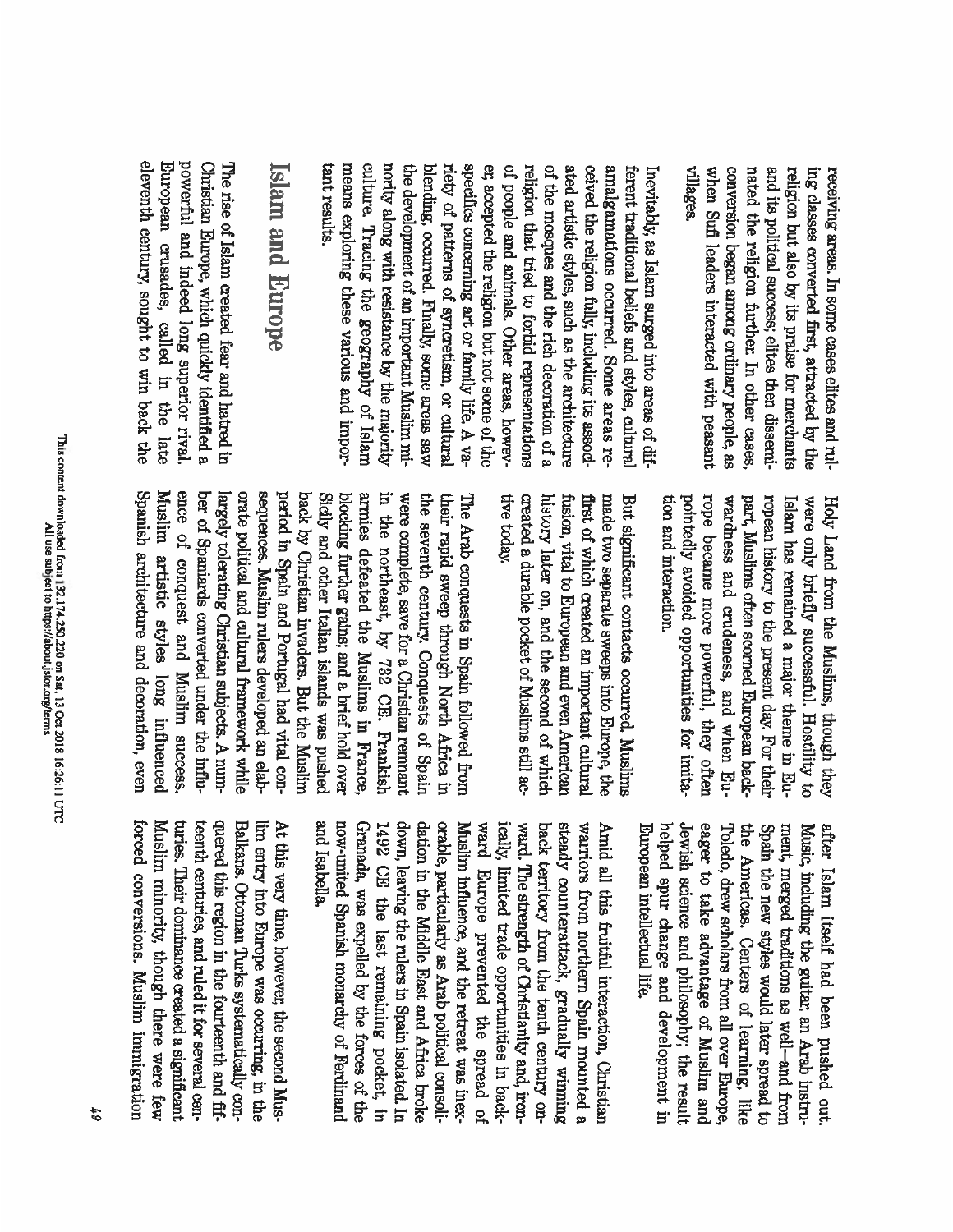

Islam in Spain and France (8th century CE)

plied to Christian and folk themes. with Christian groups that broke out anew mained, however, amid frequent hostilities process ceased. A large Muslim minority regradually losing territory, the conversion began to decline in the seventeenth century, mained strong. When the Ottoman Empire percent of the population. But trade was sixteenth century, Muslims formed about 20 Muslims, particularly in Bosnia. By the midversions-as did the higher tax on non-Sufi preachers brought many voluntary confrom the Middle East plus the activities of tive Bulgarian choral and dance styles aptraditional cultures merged with Islam's inin the late twentieth century. Here, as usual, fluence, creating, for example, the distinclimited, and commitments to Christianity re-

### Sub-Saharan Africa

conducted by fervent Muslims began to a minority of Africans converted (except in spread the religion to ordinary people. By when missionary efforts and religious wars were nonetheless important. They set the during the postclassical period, though only two ways. Important interactions occurred from the late eighteenth century onward, the Middle East). But the religious contacts North Africa, which religiously merged with basis for much more extensive conversions Islam reached Africa south of the Sahara in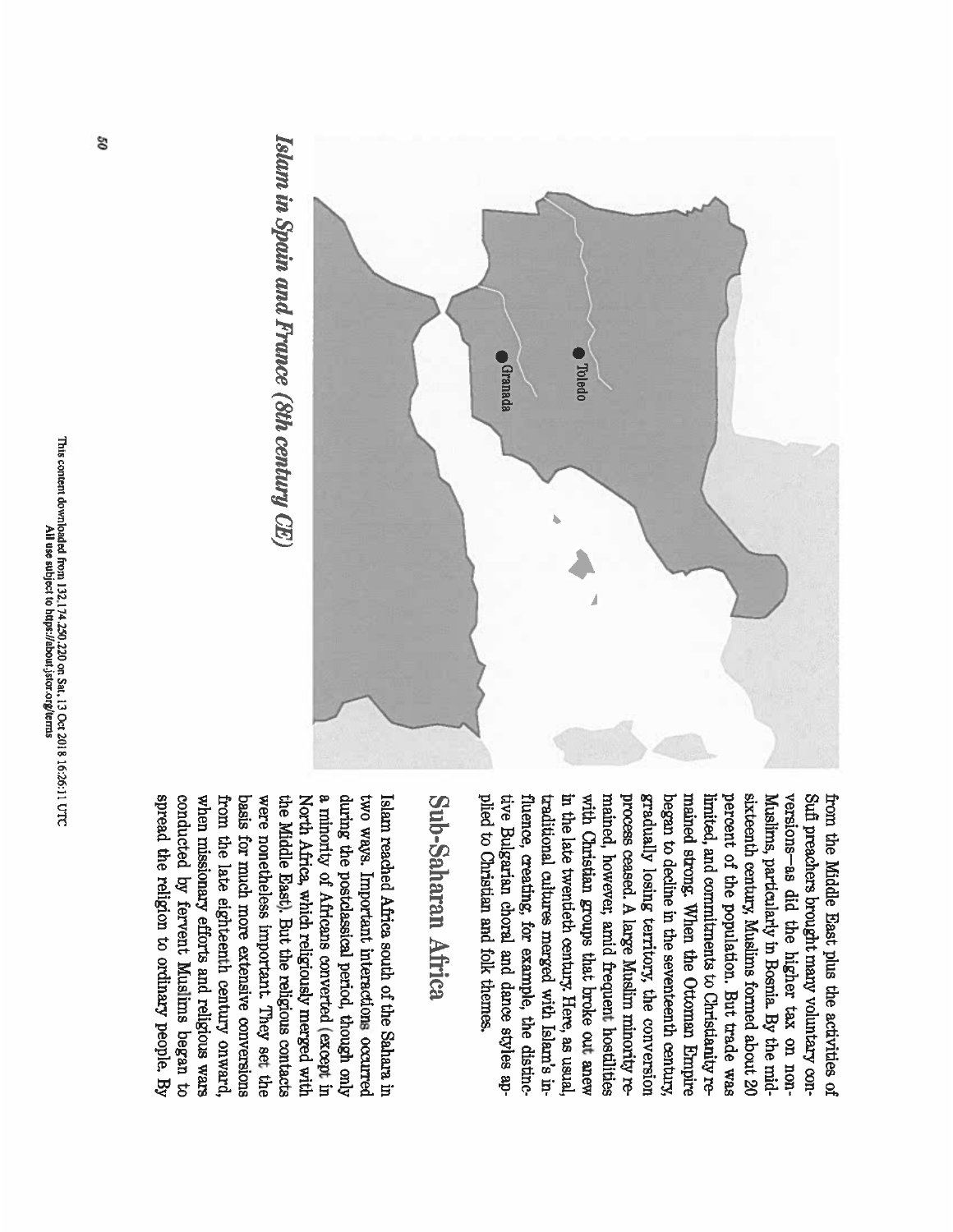of all sub-Saharan Africans were Muslim. the late twentieth century about 40 percent

contacts also facilitated raids by Muslims writing and bureaucratic experience. But to Ghana for tax revenues and supply of developed quickly, across the Sahara Desert Initial contacts in West Africa focused on<br>the Sudanic kingdoms, headed at first by Islamic groups. from the north, often encouraged by local Muslims to keep records, because they had horses. The king of Ghana also hired Arab by camel and horseback. The trade was vital features. Trade with Muslim North Africa Ghana. These contacts had some distinctive

sionaries fanned out in the common pattern, to convert ordinary people, though Sufi misspread widely. This remained, however, a with gradual results; their efforts were limcompromise contact. There was little effort city of Timbuktu, and Muslim architecture ized a center of Muslim scholarship in the ish supply of gold. Mansa Musa also organ-Mecca in 1324, dazzling Arabs with his lav-Mansa Musa, made a famous pilgrimage to African trading partners. A king of Mali, as a gesture of goodwill toward the North Muslim bureaucrats and converted to Islam Sundiata more systematically utilized interactions with Muslims. Rulers like Ghana collapsed in about 1200, regularized The kingdom of Mali, which flourished after

> rejected as too brutal cutting off the hands of thieves, were also around them. Islamic punishments, such as ture and political organization they saw who were otherwise impressed with the culwhich profoundly shocked Arab visitors, tively prominent place to women persisted, with Islamic faith. And even among the ited by the lack of towns south of the Muslim elite, customs such as giving a rela-African tradition, despite the contradictions portray themselves as divine, in the West Sudanic region itself, kings continued to Sudanic kingdoms and by disease. In the

coast. Conversions were voluntary, but tural unity for upper classes all along the established a lively commerce between ers," or people who work along the coastsmerchants-the word in Arabic means "coastconversions occurred. Farther south, Swahill southward, in the nation now known as the lslam represented high social status and the guage and Muslim religion and political the process they also brought Arabic landoms); beginning with the elite, widespread Sudan (different from the Sudanic kingtraders and missionaries worked directly traders in the Indian ocean. From Egypt, the East African coast, propelled by Arab African elite, as Islam began to provide culideas. Many traders intermarried with the Indian ocean ports and interior villages. In A second strand of Islam stretched down

> inland. conversions resurned along the trade routes Portugal was expelled shortly before 1700 centuries limited further growth, but when this region in the sixteenth and seventeenth cation. The intrusion of Portuguese power in writing as well as facilitating oral communias well, ultimately providing a system of followed the shift in beliefs, and a mixed erary and artistic expressions of Islam tures did not provide. Mosques and other litflung trade-a religion that local African cul-Arabic-African language, Swahili, emerged kind of generalized religion useful to far-

### **Central Asia**

rounding civilizations. touched by many of the currents of the surarea as a whole had remained remote, un-Buddhism had won some converts, but the stirrup, that in turn affected other societies. and produced key inventions, such as the Central Asians had also made use of iron that had affected a variety of regions. Indo-Europeans to the Huns and Turks, number of waves of invaders, from the nomadic, herding peoples. It had produced a Central Asia was a vast territory of largely

ginning in the eighth century. Most of the retrate the region in a systematic fashion, be-Islam was the first outside religion to pene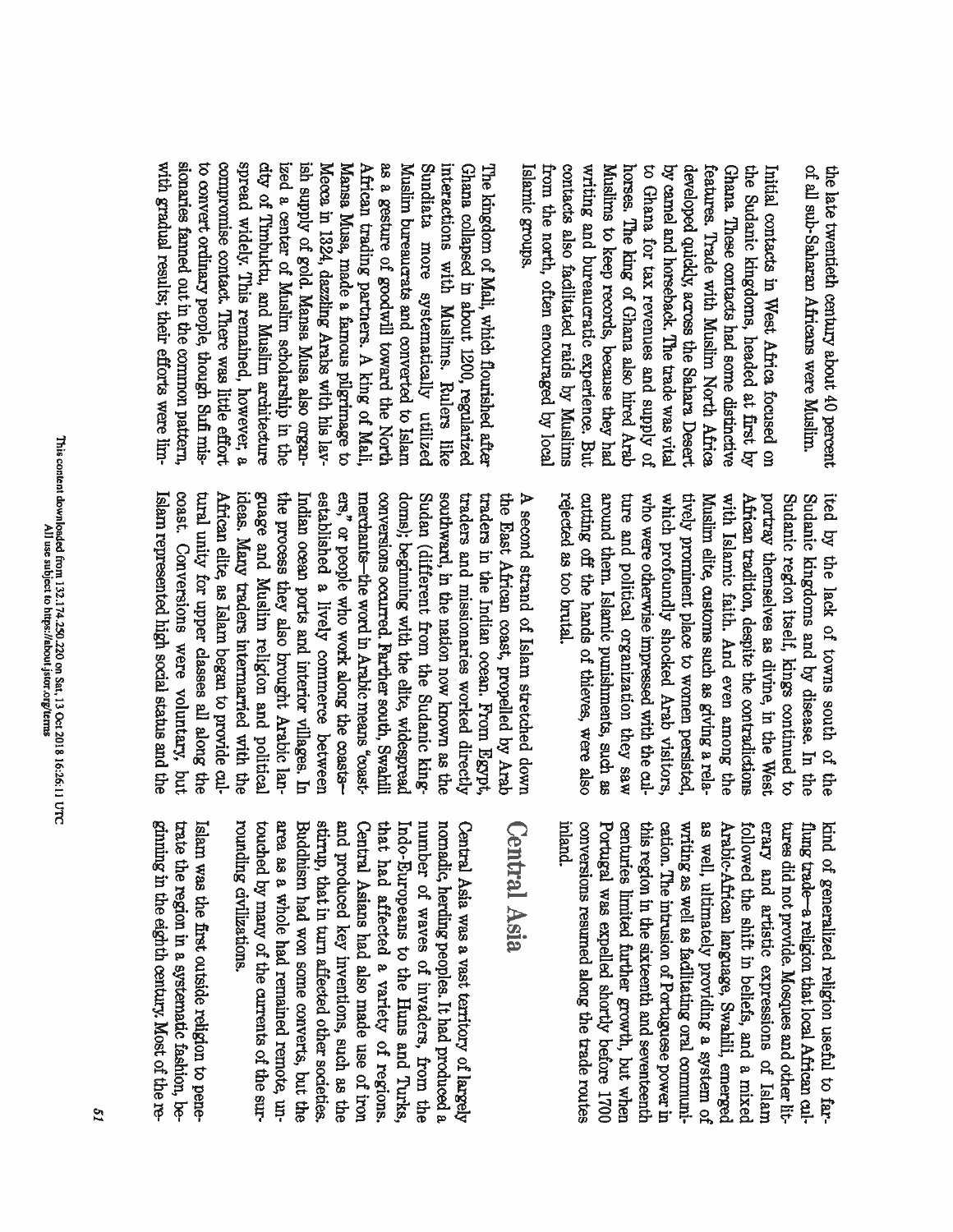further introduced Turks to Islam. Middle East, beginning in the tenth century migrations from central Asia into the ing Islam among the tribal groups. Turkish tered towns to the nomadic steppes, spreadmissionaries began to move out from scatninth century, Muslim traders and then Suff between Arabs and Turks ensued. In the ry. But there the conquest stopped, and raids part of the region, during the eighth centuoccurred in Tranoxania, the most settled the seventh century, and further conquests conquest pressed into Iran and Azerbaijan in Muslim contact: force and persuasion. Arab involved both of the dominant patterns of Union. The spread of Islam in central Asia that recently broke away from the Soviet gion is Muslim today, including the republics

East Turkmenistan further contacts and conversions, bringing tral Asia, Muslim traders and Sufis made version of the territory to Islam. In east cennew contacts between central Asia and the not Muslim, but their conquests brought in the thirteenth century. The Mongols were Islam to parts of present-day China such as Middle East that in turn completed the convasions of central Asia and the Middle East A final stage occurred during the Mongol in-

cultures, which continued distinctive forms As is common with intercultural contact, Islam did not totally alter the established

> to establish. ture this region, now free again, will decide century involves what kind of Islamic fu-A key question at the end of the twentieth for women. But conversion did bring change. horsemanship, and a relatively high status of art and music, a devotion to imaginative

### India

this religion's position. rather than the scholarly Sanskrit, bolstered tional rituals and use of popular languages successful Arab raids on Indian territory Changes in Hinduism, including more emoand social beliefs also conflicted. Not surlieved in a host of specific divinities. Rituals on subjection to a single god and Hindus beand central Asia, India was dominated by Hindus largely tolerated these groups. Muslims developed, but as small minorities. had little cultural impact. A few pockets of prisingly, initial trading contacts and even faiths differed greatly, as Muslims insisted the older religion of Hinduism. The two When Islam expanded in the Middle East

science and mathematics, including the East (where it was later learned by Euro-As is common when two major cultures ennumbering system that passed to the Middle directions. Muslims learned about Indian counter each other, influences moved in both

> Extent of the Islamic World in Southeast Asia by 1500 CE

missionaries and traders Lands where Islam was spread by Suff

Trade routes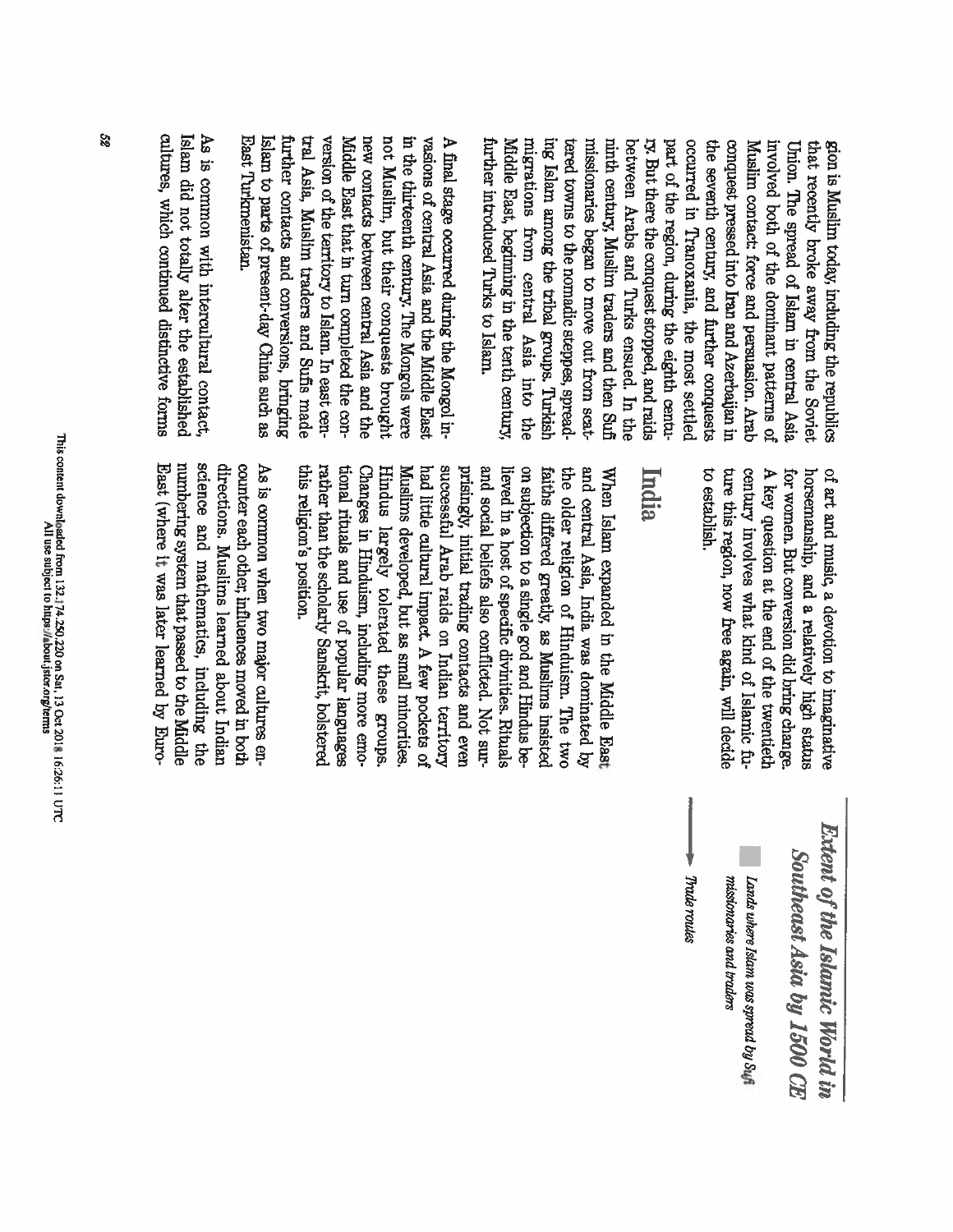"Arabic"). peans who erroneously called the numerals

Muslim principles, notably the Sikhs, who new religion from a mixture of Hindu and formed, other Hindu groups developed a century, when another Muslim empire helped keep some of the lower castes away monotheism and spiritual equality-which equality rather than the Hindu ideas and building shrines on the sites of Hindu also adapted to the cultural setting, using ample and merit. Muslim religious leaders Sufi also poured in, hoping to convert the inence of a Muslim ruling class, but devout from Islam proper. Later, in the sixteenth Hinduism, the bhatki cult, that accepted time, a syncretic movement arose within of successive reincarnations. At the same castes, drawn by the promise of spiritual warriors and also people from the lowest cred territory. Islam specifically attracted temples and thus appropriating existing sa-Hindu stories but with Muslim characters fidels and winning followers by personal exsions to Islam were encouraged by the preswider confrontation and contact. Converternples and shrines. The stage was set for Delhi sultanate, and attacked many Hindu Arab, peoples). Turkish conquerors estabquests in India (spearheaded by Turkish, not ry, with wider and more durable Muslim con-The situation changed in the eleventh centulished a large, loosely organized state, the

> kept many Hindu beliefs but added greater mutance

sions between Muslim Pakistan and presometimes great hostility-continued into sometimes exhibiting mutual tolerance, ship between Hinduism and Islam in Indiawas no massive immigration of Muslims with their own religious culture, and there northeast. Most Indians remained satisfied on India was the creation of an important dominantly Hindu India. twentieth century, when it generated ten-British colonial rulers, and into the later modern times, when it was exploited by minds, also occurred. The difficult relationby converts to Islam who then changed their bellions against Muslim rule, sometimes led foulness" in the religion-actually increased Muslim writer claimed showed an "essential and representations of women, which one tanate-who objected to Hindu sensuality Muslim rulers such as those of the Delhi sulfrom other areas. Suspicion of Hindus by to the Islamic heartland-but also in the religious minority, in the northwest-dosest Overall, however, the main impact of Islam loyalty to Hinduism in opposition. Hindu re-

### Southeast Asia

Islam, which was introduced during the late This was the last major region affected by

> today. fourteenth century. Muslim trading ships Philippines. Its spread was stopped only by had won powerful influence on the Malay ets of Hinduism and for isolated, polytheisgion in the Indonesian islands, save for pockperiod of expanding trade. By the sixteenth grating with the coastal populations, in a appealed to inland peoples as a way of inteschools and preaching in each village. Islam had been converted. From the coastal crucial contacts in the coastal towns, where now form Indonesia. Merchants established is the largest Muslim nation in the world Even so, it was not pushed back; Indonesia cial superiority during the sixteenth century. the arrival of European naval and commerpeninsula and in the southern part of the tic peoples in remote parts of the interior. It century Islam had become a dominant relitowns, Sufis traveled inland, setting up teenth century, most elites in these cities they influenced the ruling classes. By the fifto the Malay peninsula and the islands that from Arabia and particularly from India brought both Muslim merchants and Sufis

with regional cultural influences, including Hindu, and Buddhist beliefs and rituals-Sufis tolerated large remnants of animist, cluding brilliant shadow plays and other prepopular costumes, dances, and festivals-in-Islamic staples based on Hindu epics. The Islam in southeast Asia inevitably merged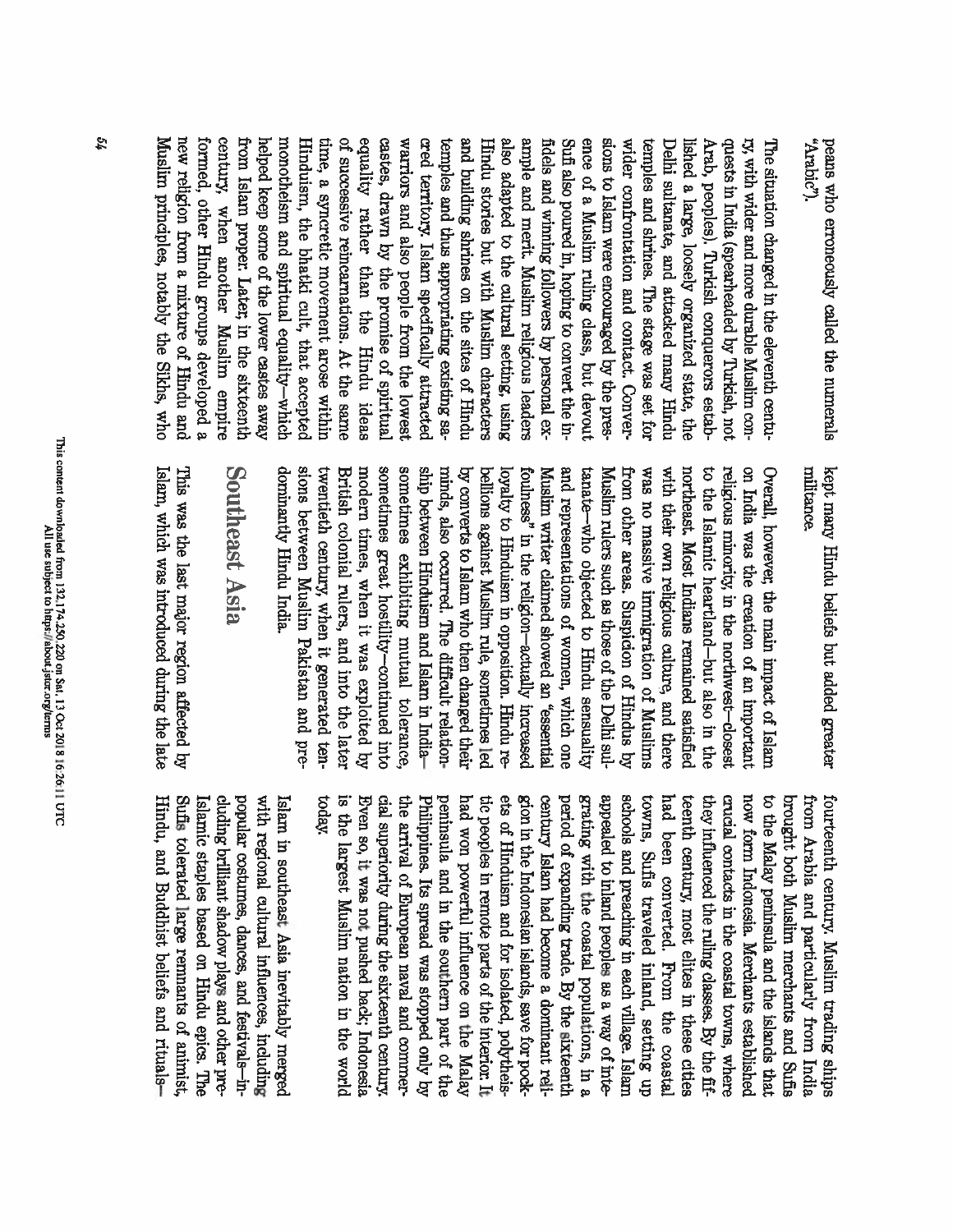